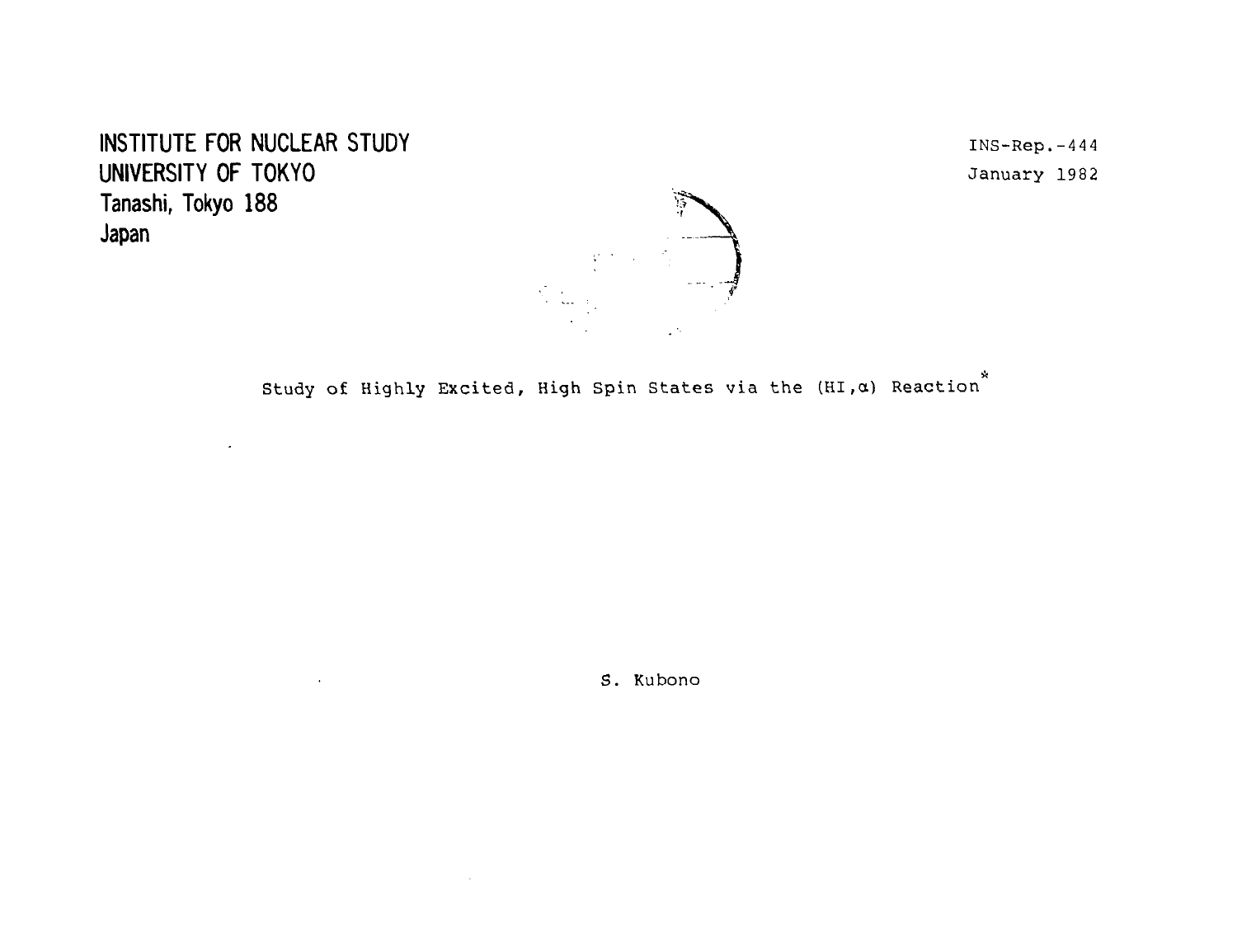# INS-Rep.-444 January 1982

Study of Highly Excited, High Spin States via the (HI,a) Reaction

S. Kubono

Institute for Nuclear Study, University of Tokyo Tanashi. Tokyo, 188 Japan

Abstract:

Three subjects are discussed in this paper. 1) The mechanism of (HI,a) reactions is briefly studied. 2) Possible excitation of molecular resonance states of  $^{12}$ C- $^{12}$ C in  $^{24}$ Mg through the  $^{12}C( ^{16}O, a)^{24}$ Mg reaction were investigated. A precise measurement of the level widths in  $^{24}$ Mg did not support the previous report that the molecular states seen in  $^{12}$ C +  $12<sub>C</sub>$  scattering had been excited in the transfer reaction <sup>12</sup>C(<sup>10</sup>O,a)<sup>24</sup>Mg. 3) Highly excited states in <sup>28</sup>Si, which have a large parentage of  $^{12}C^{-16}0$ , were also studied via the C(<sup>zu</sup>Ne,a)<sup>za</sup>Si reaction. An angular correlation measurement revealed the lowest  $8^+$  and  $10^+$  states at 14.00 and 15.9? MeV, respectively, which were selectively excited in the <sup>12</sup>C(<sup>20</sup>Ne,a) reaction. These results suggest a possible new band in <sup>28</sup>Si.

I. Reaction mechanism of (HI,a) reactions

There have been many experimental works of (HI,a) reactions. This reaction has been used mainly for study of multi-particle multi-hole states, molecular resonance states, high spi- states, and etc. One of the most crucial points for applying this reaction for the studies of the first two problems is the reaction mechanism, i.e., if the reaction proceeds directly. If the reaction proceeds via compound nuclear process, one could not expect the excitation of molecular states at all. Although many works have been made on the first two subjects with using (HI,a) reactions, there have been very little experimental works on the reaction mechanism, and thus it is not well understood. One could make some tests for the problem, as usual, with the excitation function, the angular distribution and also selectivity in excitation. It is also well known in heavy ion reactions that it is important to meet the kinematical matching condition to have a large cross section.<sup>1)</sup> However, this condition simply implys that the reaction may be favored by the kinematical cunditions, but does not necessarily imply that it goes through a direct process. Therefore, it must be worthwhile to overlook the reaction mechanism of the (HI,a) reactions before we discuss the possible excitation of molecular resonance states.

Fig.l compares the a-spectra obtained from two reactions leading to the same residual nucleus  $24$ Mg with an a-particle emission. There is a tremendous difference in excitation of the residual states, i.e., discrete states are clearly excited in the  $160(12)$ C,a) reaction<sup>2</sup>, whereas only a smooth continuum states are seen in the <sup>14</sup>N(<sup>14</sup>N,ɑ) reaction<sup>31</sup>. This dramatic difference, however, is predominantly jue to the difference of the  $Q$ -values<sup>4)</sup>. Namely, since the latter

Paper presented at Symposium on Nuclear Collision Phenomena and Nuclear Cluster Structures, held at Research Institute for Fundamental Physics, Kyoto, August 1981.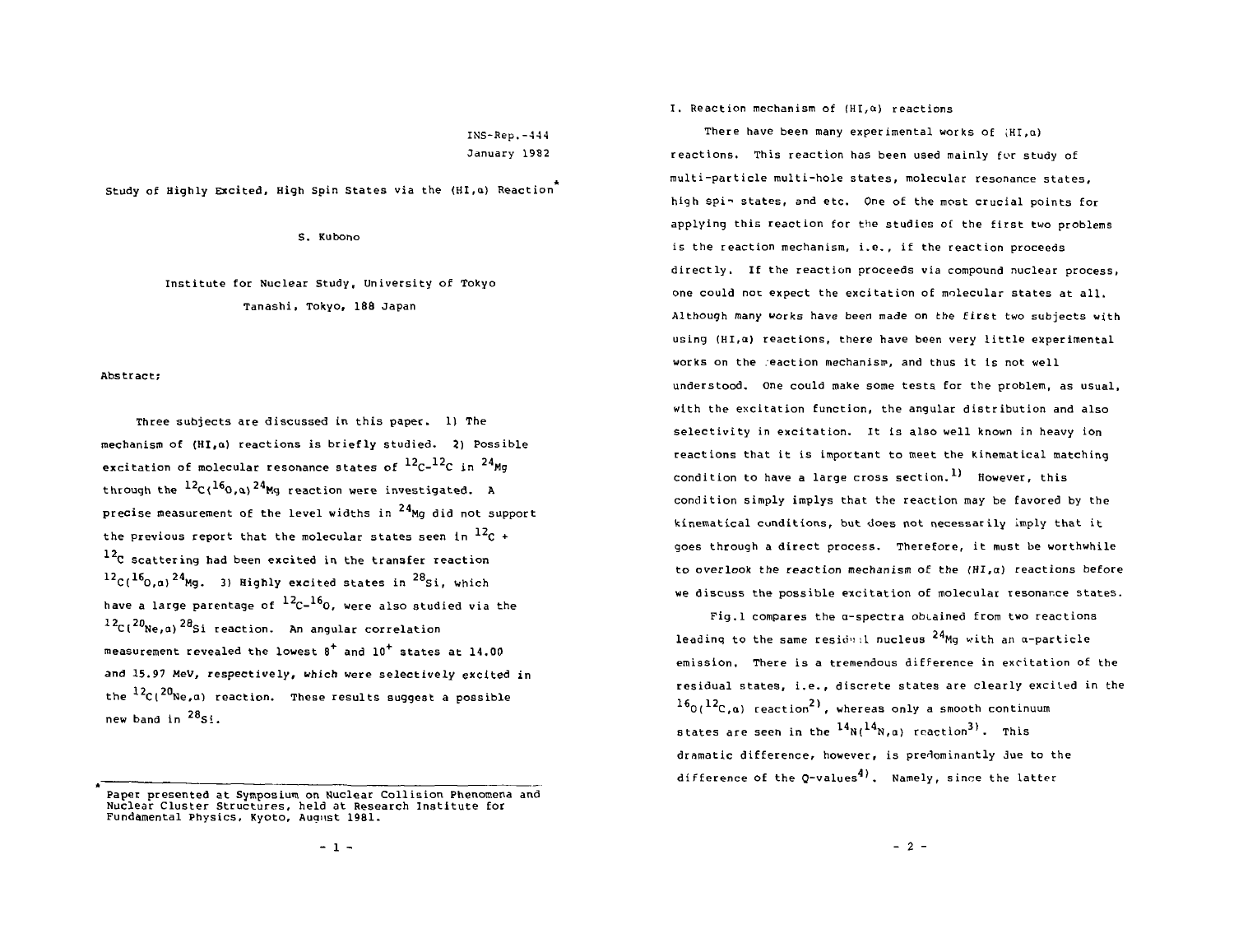reaction has a larger Q-value, the states with higher excitation energy and with smaller angular momenta would be more favored. The situation can be more clearly understood in Fig. 2, where the kineraatically fovored regions are hatched. The  $16$ <sup>O</sup> $(12$ C.a)<sup>24</sup>Ma reaction at 36 MeV favors the states near the yrast line, thus the reaction excites a very small number of states. On the contrary, the <sup>14</sup>N(<sup>14</sup>N,a)<sup>24</sup>Mg reaction at 28 MeV plunges into a region of states of high level density and of smaller spins, resulting in a kind of continuum spectrum. As was mentioned earlier, the reaction mechanism still is not clear much with such an investigation. One of the scarce example for the selectivity is the excitation of  $2^+$  states in  $^{20}$ Ne via the  $12c(12c,a)^{20}$  Ne reaction.<sup>5)</sup> The 2<sup>+</sup> state at 7.833 MeV is excited more strongly than the  $2^+$  state at 7.421 MeV by a factor of 10. Since these two states locate close each other, the difference is mainly due to that of nuclear structure of the states. This fact indicates that there is a non compound-nucleus process in the <sup>12</sup>C(<sup>12</sup>C,a)<sup>20</sup>Ne reaction at 25 MeV, although it does not imply that the reaction is a direct (one-step) process. Further study is clearly required for the study of the (HI,a) reaction mechanism. This would be an essential problem for the subject in the next section.

II. Excitation of Molecular Resonance States via (HI,a) reactions Since the pioneer work on molecular states in <sup>24</sup>Mg by Almqvist, Bromley and Kuehner<sup>6)</sup> this has been one of the hottest subjects in heavy ion study. Many resonaces were observed in several exit channels in the  $^{12}$ C +  $^{12}$ C scattering, and are attributed to quasi-molecular states of two  $12c$ . A recent work suggested that such resonance states could

be excited by the massive transfer reaction  $12c_116_0$ , a)<sup>24</sup> Mg. Lazzarini et al.<sup>7)</sup> have measured the energy spectra of alphas for the excitation energy up to 45 MeV in  $24$ Mg, and pointed out a possible correspondence of the gross peaks to those seen in the exit channels of alpha particle and Be emissions in the <sup>12</sup>C+<sup>12</sup>C scattering. See Fig. 3. It was simply based on the correspondence in energies.

However, our recent measurement<sup>8)</sup> of the level widths and the excitation energies of these states with high resolution shows completely different values from those''<sup>9)</sup> obtained by the  $^{12}$ C +  $^{12}$ C scattering. The level widths obtained by the two reactions are compared in Table 1. In the experiment we also observed all levels previously seen by Lazzarini et al. with a slight systematical energy shift which could be due to incorrect energy loss correction made in the previous experiment. The corresponding states claimed previously have completely different widths and much narrower widths for molecular resonance states, especially the state at 26.05 MeV. Therefore, the resonant states observed in the excitation function of the  $12c(12c,8_{\text{Be}})$  20 Ne reaction may not be the ones seen in the transfer reactions <sup>12</sup>C(<sup>16</sup>O,α)<sup>24</sup>Mg. A similar correspondence was claimed by Nagatani et al.<sup>10)</sup> to a series of high spin states of up to  $18<sup>+</sup>$  in  $24<sup>4</sup>$ Mg found in the excitation function of the  ${}^{12}$ C( ${}^{12}$ C, ${}^{12}$ C) reaction ${}^{11)}$ . They found a series of gross peaks in the background subtracted a-spectra from the  $^{12}$ C( $^{16}$ O, q) $^{24}$ Mq reaction at 145 MeV, as shown in Pig.4. The excitation energies corresponded to those obtained by the  $^{12}$ C +  $^{12}$ C scattering. Further, they did not see such a gross bump in the  $^{13}$ C( $^{16}$ O,g) reaction. Hence, they suggested that the gross structures were due to the molecular resonance

 $-3 -$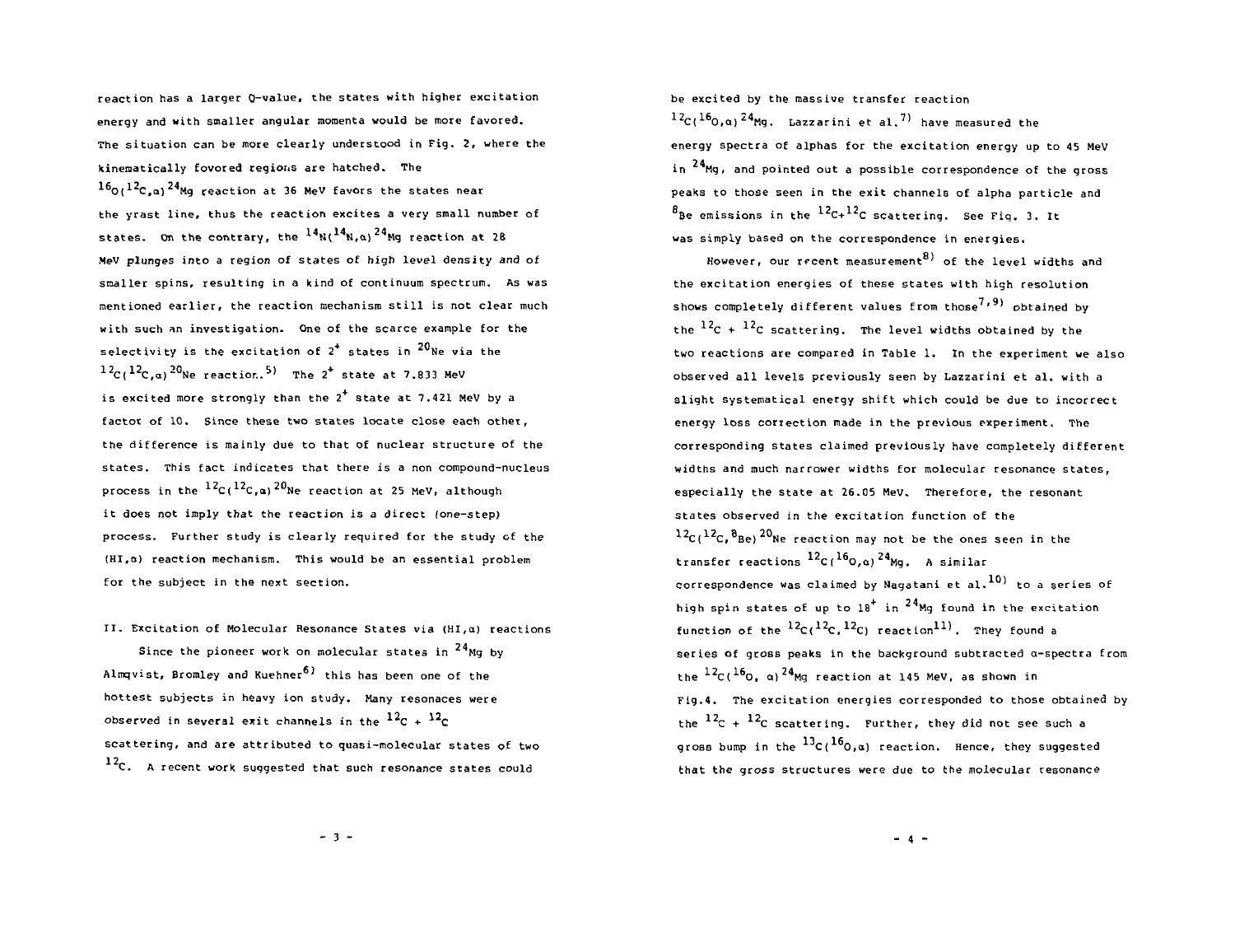states of <sup>12</sup>C-<sup>12</sup>C. There arise at least two questions or this claim. First of all, why is there, in the hiqher excitation energy, no trace of peaks which correspond to higher spin states  $($  > 18<sup>\*</sup>) ? As pointed out by Ichimura et al.<sup>11</sup>, the •tinena<sup>1</sup>-i.cal Hatching condition may be important, but it is not resonable to have no trace of the excitation of the next spin state  $(20<sup>†</sup>)$  just near the best matched kinematics. Secondly, why are the states at Ex > 43 MeV not seen at  $15^{\circ}$  in Fig. 4 ? One possible explanation could be as follows: The alphas for the gross bumps could be originated from the break up of the excited  $^{16}$ O following the  $^{12}$ C( $^{16}$ O, $^{16}$ O $^{\circ}$ ) reaction. Fig. 5 shows possible structurs $\frac{8}{2}$  expected from this process through the excited states in  $^{16}$ O denoted in the figure together with the experimental a-spectrum of Fig. 4. The dotted line is the expected line shape from the  $a$ -decay of the 16.29 MeV  $6^+$  state in  $^{16}$ O. This explains the two problems mentioned above. Since there is no other a-decaying states below the 9.63 MeV 1<sup>\*</sup> state in  $^{16}$ O which emitt an alpha particle of energy which corresponds to the excitation energy of Ex  $\approx$  53 MeV in  $^{24}$ Mg, there should not be any other peaks at excitation energy higher than 53 MeV. Further, the low-lying states of <sup>16</sup>0 emit a-particles within small cones at forward angles, and thus the contributions of these processes disappear at lower alpha energy (which corresponds to higher excited states in  $^{24}$ Mg) as the angles increases. This assumption agrees with a recent experimental result. Rae et al.  $^{12)}$  investigated the  $^{12}C(^{16}O, \alpha)$  reaction with measuring  $^{12}C$  and an alpha particle in coincidence. They concluded that the dominant process for the alpha particle production in the gross bump region was the inelastic breakup of <sup>16</sup>O from the

 $12c(^{16}o,16o^*)$  reaction. This process, however, cannot give a satisfactory explanation for the target difference of the  $(1^{\text{16}}0, 1^{\text{2}}c)$  reaction as mentioned earlier. Another explanation was given by Szanto de Toledo et al.  $^{13)}$  They investigated the same reaction at low incident energies between 48.8 and 65 MeV, and found a series of gross bumps at low excitation energies in  $24$ Mg. They successfully explained the structure within a statistical model by taking account of the yrast states explicitly. Howpver, this is in contradiction with a recent measurement<sup>14)</sup> of the  $^{14}$ N( $^{14}$ N, a) reaction, where no structure was found in the a spectrum at a high incident energy which meets the kinematical matching condition.

To summarize this section, it still seems an open question if the <sup>12</sup>C(<sup>10</sup>O,a) reaction really excites the molecular states of  $^{12}$ C- $^{12}$ C. A crucial test for the problem would be to compare absolute cross sections of the possible processes quantitatively. If they are the states of <sup>24</sup>Mg, it would be very important to determine next the level widths and the spins. So far no spins were assigned for these gross structures at high excitation energies.

## III. Excitation of Highly Excited, High Spin States

Spin is one of the fundamental and important quantities in studying highly excited states including molecular resonance states especially in heavy-ion induced reactions. (HI,a) reactions between 4n-nuclei favor high spin states near the yrast line (see Figs. 1 and 2), where the level density is so small that one may observe a spectrum of discrete states. Fig. 6 shows the known yrast levels in the middle of the sd-shell  $nuclei<sup>15</sup>$ . Only up to

 $-5 -$ 

 $-6 -$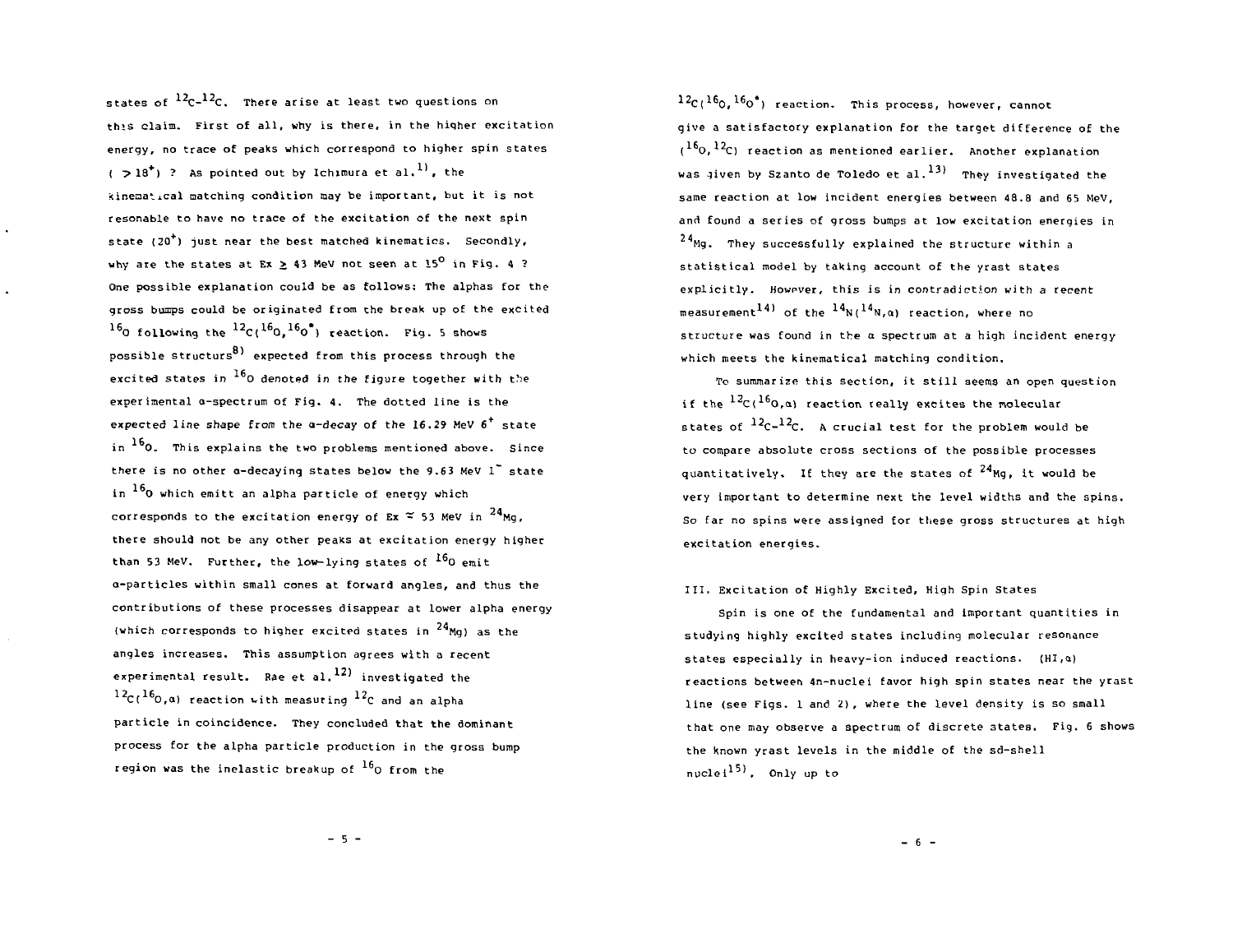$8^*$  states the spins are known in  $20_{\text{Ne}}$  and  $24_{\text{Mg}}$ . The yrast  $8^+$  state had not been known in  $28$ Si. Recently, we have determined the first  $s^+$  and  $10^+$  states in  $^{28}$ Si by utilizing the angular correlation method<sup>16)</sup> for the reaction  $^{12}$ C(<sup>20</sup>Sie.a<sub>1</sub>)<sup>28</sup>Si\*<sub>1</sub>(a<sub>2</sub>)<sup>24</sup>Mg(g.s.) at 52 MeV.<sup>177</sup> Fig. 7 shows a singles energy spectrum at O<sup>O</sup> taken with a magnetic spectrograph. There are some states excited selectively by the <sup>12</sup>C(<sup>20</sup>Ne,a)<sup>28</sup>Si reaction. The three states at 14.00, 15.97 and 17.75 MeV were observed to deca;, with alpha emissions to the ground state and the first excited state in  $^{24}$ Mg, and spins of 8<sup>+</sup>, 10<sup>+</sup> and (8<sup>+</sup>) were assigned to the three states, respectively. Fig. 8 summarizes the experimental results together with the states reported previously,  $^{18}$ ,  $^{19}$ ) The  $8<sup>+</sup>$  state expected for the ground state band locates between the two 8\* states. The 10\* state at 15.97 MeV seems too low in energy if it is the  $10^+$  member of the ground state band. Rather to say, it seems to form another band structure together with the 14.00 MeV  $s^+$  state, with the band head being the  $0^+$ state at 6.69 MeV<sup>18)</sup>. The (<sup>20</sup>Ne, a) reaction might favor a high spin state and a prolate shape since the primitive image of the reaction is the <sup>16</sup>O transfer on <sup>12</sup>C. From a nuclea structure point of view it would be very interesting to investigate if they form a new band, and if so the nature of the band.

#### IV. Summary

{HI,a) reactions are shown to be a good tool to study high spin states and band structures of nuclei. The possibility to excite molecular resonance states of <sup>12</sup>C-<sup>12</sup>C in <sup>24</sup>Mg vi the  $^{12}$ C( $^{16}$ O,a)<sup>24</sup>Mg reaction was discussed, and it seems at

this moment that the gross bumps seen in the singles alpha spectrum may not be due to the excitation of the molecular states. However, no consistent explanation so fur has been obtained. This problem is also strongly correlated with the  $i$  reaction mechanism of  $(H1, \alpha)$ . This is one of the most essential questions for the problem of molecular state excitations.

The present work is a part of work done in collaboration with M. H. Tanaka, S. Kato, M. Yasue, M. Sekiguchi, H. Kamitsubo, T. Tachikawa, D. Branford, M. J. LeVine, J. Barrette, K. Morita, H. Utsunomiya, and J. Schimizu.

## References:

- 1) M. Ichimura, E. Takada, T. Yamaya and K. Nagatani, Phys. Lett. 101B, 31 (1981)
- 2) R. Middleton, J. D. Garrett and H. T. Fortune, Phys. Rev. Lett 24, 1436 (1970]
- 3) R. Middleton, J. D. Garrett and H. T. Fortune, Phys. Rev. C4, 1987 (1971)
- 4) R. G. Stokstad, Proceedings of the International Conference on Reactions between Complex Nuclei, Nashville, 1974 (North-Holland, Amsterdam, 1974) Vol. 2, p.327
- 5) R. Middleton, J. D. Garrett and H. T. Fortune, Phys. Rev. Lett. 27, 950 (1971)
- 6) E. Almqvist, B. A. Bromley and J. A. Kuehner Phys. Rev. Lett. 4, 515 (1960)
- 7) A. J. Lazzarini, E. R. Cosman, A. Sperduto, S. G. Steadman, W. Thomas, and G. R. Young, Phys. Rev. Lett. 40, 1426 (1978)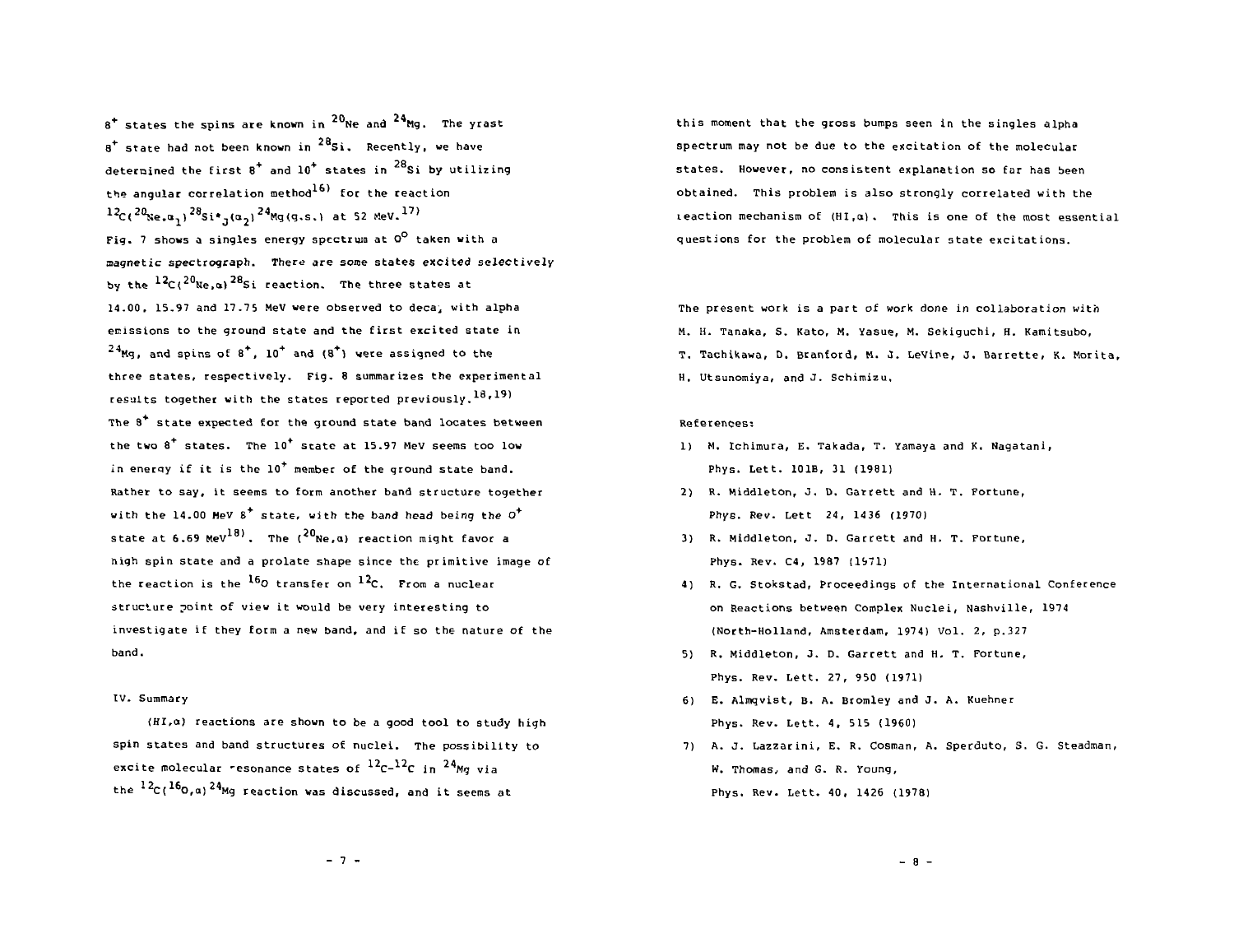| e               | à.<br>Branford, M.<br>$\ddot{\cdot}$<br>Levine, J.<br>Barrette<br>gnd<br>ŗ.<br>kubono.              |
|-----------------|-----------------------------------------------------------------------------------------------------|
|                 | Phys. Rev. C23, 549 (1981)                                                                          |
| ಀ               | ř<br>ŗ<br>Fletcher et al., Phys.<br>Rev. C13, 1173 (1976)                                           |
| 10T             | ř<br>Nagatani, T.<br>Shimoda, D. Tanner, R.<br>Tribble<br>and<br>H,<br>Yamaya,                      |
|                 | Phys.<br>Rev.<br>Lett.<br>43.1480<br>(6461)                                                         |
| $\overline{11}$ | T. M. Cornier, J. Applegate, G. M. Berkowitz,                                                       |
|                 | 7<br>Brann-Munzinger, P. M. Cormier, J. Barrette<br>an<br>B                                         |
|                 | ŗ<br>ŗ<br>Wegner,<br><b>Phys.</b><br>Rev. Lett.<br>18, 940 (1977)                                   |
| $\overline{5}$  | ŗ.<br>à<br>Rae,<br>ŗ<br>$\mathbf{c}$<br>Stokstad, B. G. Harvey, A. Dacal,<br>$\ddot{z}$<br>Leqrain, |
|                 | $\ddot{\cdot}$<br>Mahoney, M. J. Murphey, and T. J. M. Symons, Phys.<br>Rev.                        |
|                 | Lett.<br>45,<br>10861) +88                                                                          |
| $\tilde{u}$     | ŗ<br>Szanto<br>ę<br>Toledo,<br>×<br>M. Coimbra, N.<br>Carlin<br>Filho,                              |
|                 | H,<br>M. Cormier and<br>ŗ<br>×<br>Stwertka, Phys. Rev.<br>Lett.<br>47.<br>259                       |
|                 | (1861)                                                                                              |
| $\overline{1}$  | 'n,<br>Takada, private<br>communication.                                                            |
| $\overline{5}$  | $\ddot{ }$<br>ŗ<br>C. Ford, Jr.,<br>et al., Phys. Rev.<br>$c_{21}$ .<br>164<br>(0861)               |
| $\frac{16}{2}$  | .<br>۲.<br>Pronko and<br>ŗ<br>ŗ<br>Lindgren,<br>Nucl.<br>Inst. Neth.<br>,86<br>445                  |
|                 | (1972)                                                                                              |
| 17)             | S. Kubono, M.<br>F.<br>Tanaka, S.<br>Kato, M.<br>Yasue, M.<br>Sekiguchi.                            |
|                 | ፣<br>Kamicsubo<br>pue<br>T. Tachikawa,<br>Phys.<br>Lett. 103B,<br>320<br>(1961)                     |
| $\overline{18}$ | r,<br>clatz,<br>.,<br>Betz, J. Siefert,<br>$\ddot{ }$<br>Heidinger, and<br>H. Ropke,                |
|                 | <b>Phys.</b><br>Rev. Lett.<br>$-46.1550119811$                                                      |

 $\frac{1}{2}$ 

 $\mathcal{L}^{\text{max}}_{\text{max}}$ 

| Table l | The excitation Energies and the level widths                                  |
|---------|-------------------------------------------------------------------------------|
|         | of $24_{\text{Mq}}$ observed in the $12_{\text{C}}(16_{\text{O},1})$ reaction |
|         | $(ref. 8)$ .                                                                  |

|                      | <sup>20</sup> NE STATES<br>BRANCHING TO |                      |                            |                    |                      |                          | LAZZARINI FLETCHER<br>ET AL."* |
|----------------------|-----------------------------------------|----------------------|----------------------------|--------------------|----------------------|--------------------------|--------------------------------|
| Ex<br>$(M_{\rm E}V)$ | (kEV)                                   | $0.0$ MFV<br>$(0^+)$ | $1.63$ M $EV$<br>$(2^{+})$ | 4.25MEV<br>$(4^+)$ | 8.78MEV<br>$(6^{+})$ | Еx<br>(M <sub>E</sub> V) | $(\kappa_F V)$                 |
| 22.93                | $62 + 13$                               |                      | $26 \, 2$                  | 33 %               |                      | 23.2                     |                                |
| 23.23                | $35 + 13$                               |                      |                            |                    |                      | 23.5                     |                                |
| 24.37                | $21+7$                                  |                      |                            | 63                 |                      | 24.7                     |                                |
| 25.18                | $163 + 6$                               |                      | 24                         | 15                 | 31 Z                 | 25.5                     | 200                            |
| 26.05                | $\triangleleft$ 13                      |                      |                            | 8                  | 65                   | 26.3                     | 300                            |
| 26 45                | $115 + 20$                              |                      |                            |                    | 77                   | 26.7                     | 350                            |

\* from ref.9)

 $\mathcal{L}^{\text{max}}$ 

 $\ddot{\phantom{0}}$ 

\*\* from ref.10)

 $\frac{1}{6}$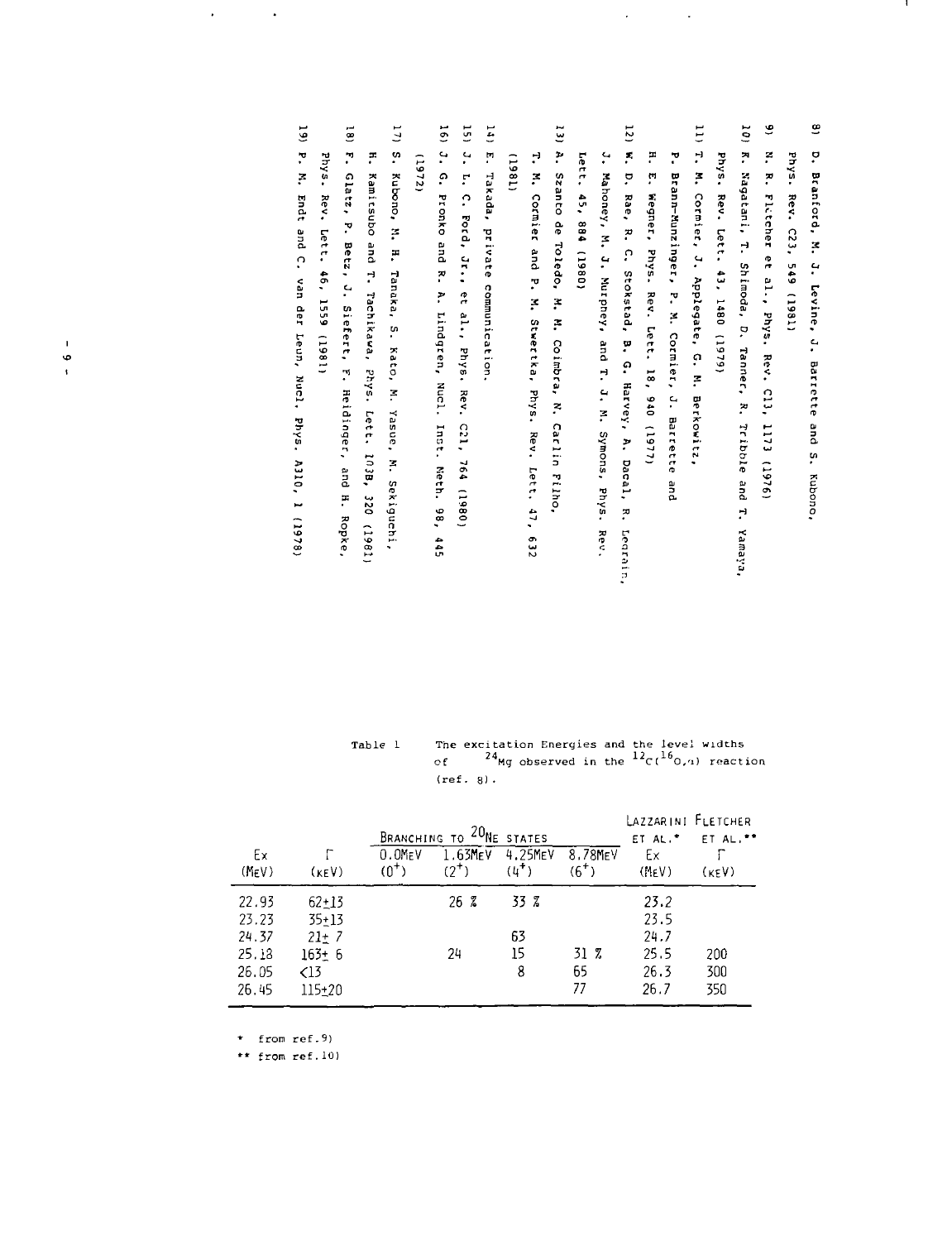## Figure Captions:

- Fig. 1  $\alpha$  spectra from (a) the  $^{16}$ O( $^{12}$ C, $\alpha$ ) $^{24}$ Mg reaction at 36 MeV and  $\theta_L = 7.5^{\circ}$  (ref. 2) and (b) the  $14_{N}$ ( $14_{N,a}$ )  $24_{Mg}$  reaction at 28 MeV and  $\theta_L = 7.5^{\circ}$ (ref. 3) .
- Fig. 2 Hatched areas are kinematically favored regions for the two reactions in Fig. 1. The dotted and dash-dot lines are the kinematically matched lines in angular and linear momenta, respectively.
- Fig. 3 Comparison of structures in various  $^{12}C + ^{12}C$  exit channels (ref. 7) .
- Fig. 4  $\,$  a spectra from the  $^{12}$ C( $^{16}$ O, $\,$ a) reaction at 145 MeV (ref. 10).
- Fig. 5 Background subtracted a spectrum at  $7^{\circ}$  from the  $^{12}$ C( $^{16}$ O.a) reaction (ref. 10). The dashed curve is a calculated line shape assuming <sup>16</sup> 0 inelastic scattering followed by a decay (ref. 8) .
- Fiq. 6 Yrast levels of the sd shell nuclei denoted (ref. 15).
- Fig. 7  $\,$  A momentum spectrum of the  $^{12}$ C( $^{20}$ Ne, $\,$ a) reaction at 51.91 MeV and  $\theta_L = 0^{\circ}$  (ref. 17).
- Fig. 8 Possible two bands in  $^{28}$ Si. The open circles are the Fiq. 8 Possible two bands in <sup>u</sup> Si. The open circles are the  $refs. 18 and 19$ .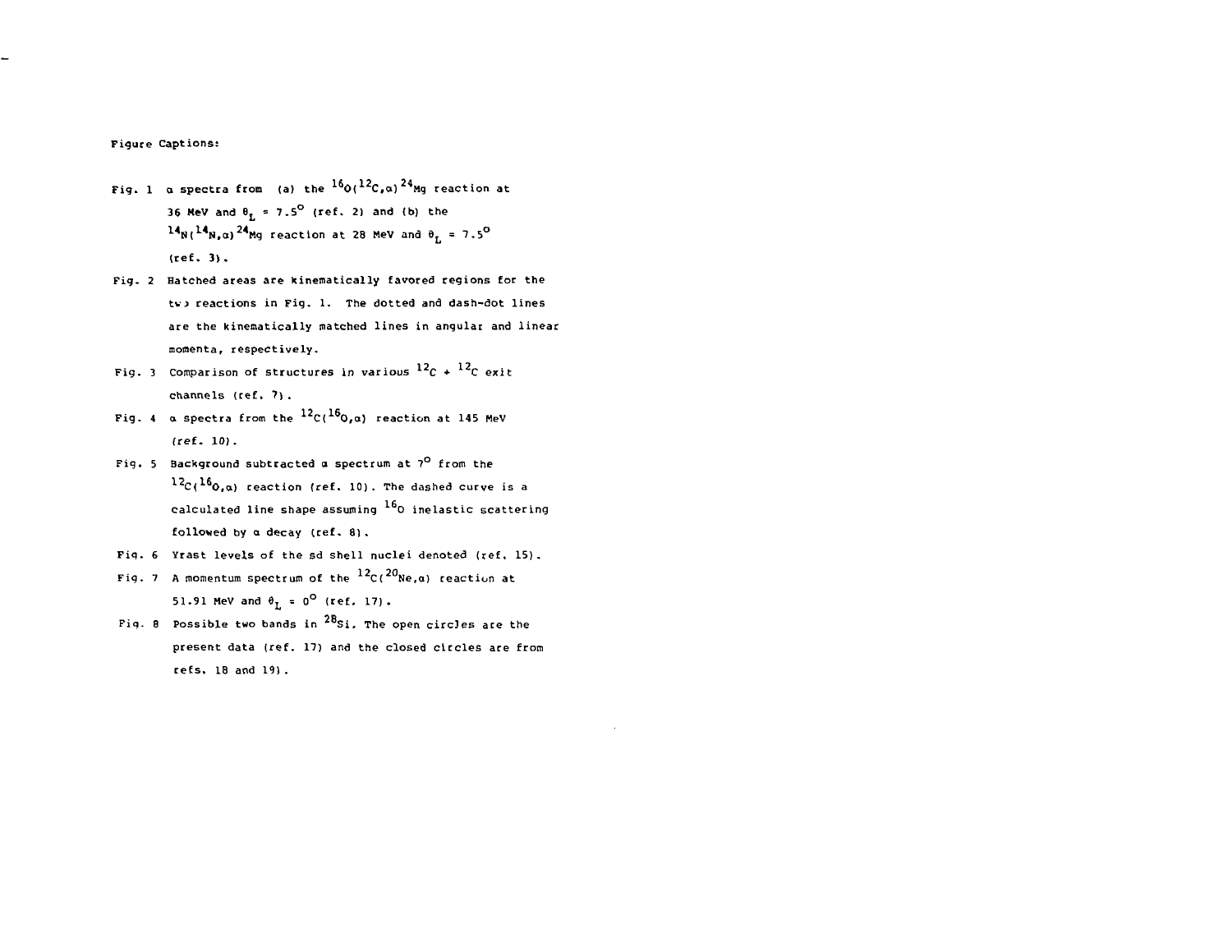

 $\bullet$ 

Fig.  $\overline{\phantom{a}}$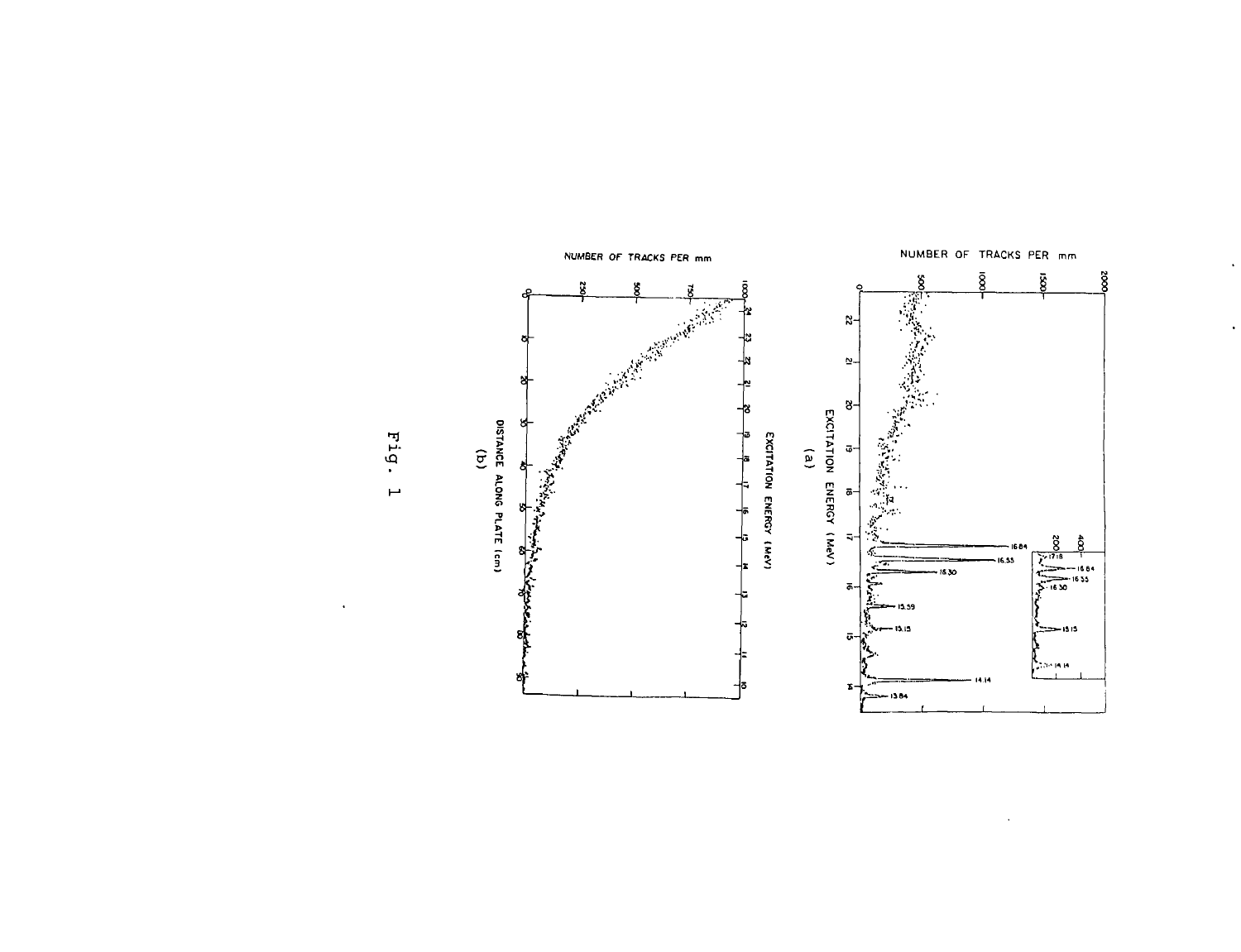

Fig. 2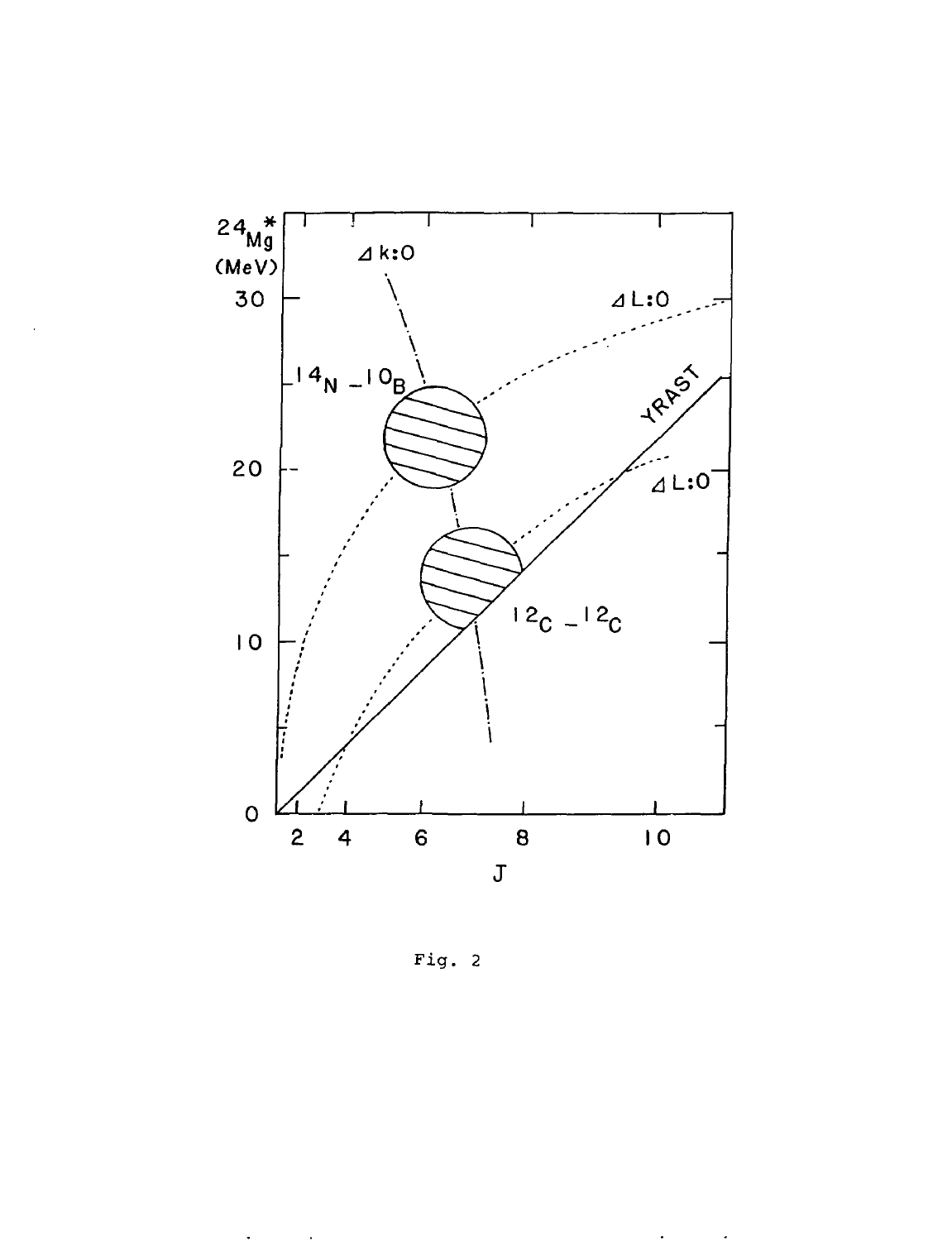

 $-238$ -212

ະຈິ!<br>ະຂາຍ ທ່າ

<u>. . . . . . . . .</u>

 $\mathsf{g}$ 

 $\frac{6}{9}$  or

اسست

 $-200$ 

 $\frac{2}{16.5}$  200

أدفاء  $\frac{9.5}{9.1}$  8.1

لسيتحدث

سيبدء

 $-41$  $\mathbf{F} = \frac{14}{100}$ للسبرين

 $\frac{8}{3}$ <br> $\frac{1}{4}$ 

 $\frac{1}{\sqrt{2}}$ 

ستنب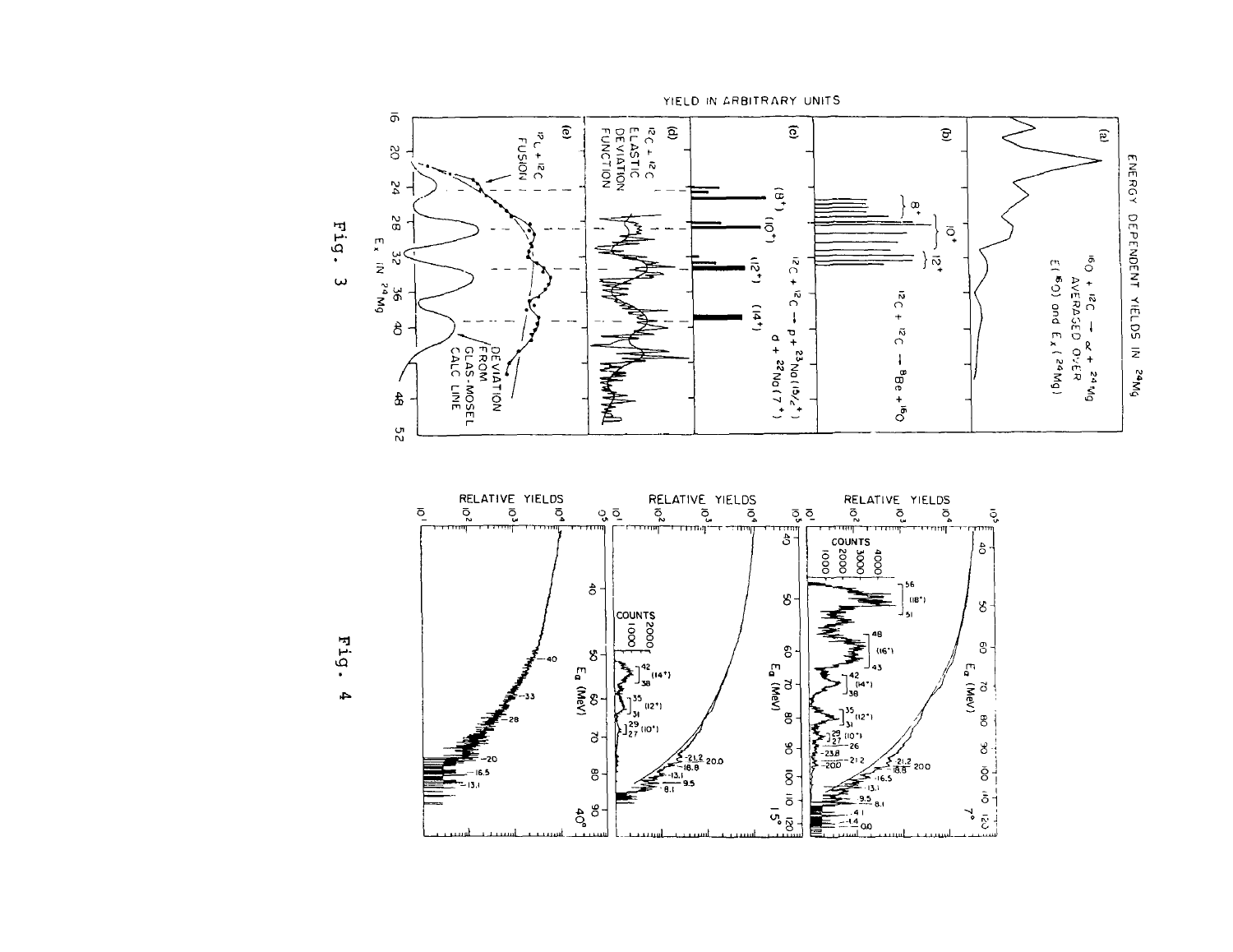

Fig. 5





 $\mathbf{u} = \mathbf{u} \times \mathbf{u}$  ,  $\mathbf{u} = \mathbf{u}$ 

 $\Delta \phi = 0.01$  and  $\Delta \phi$ 

 $\bar{V}$